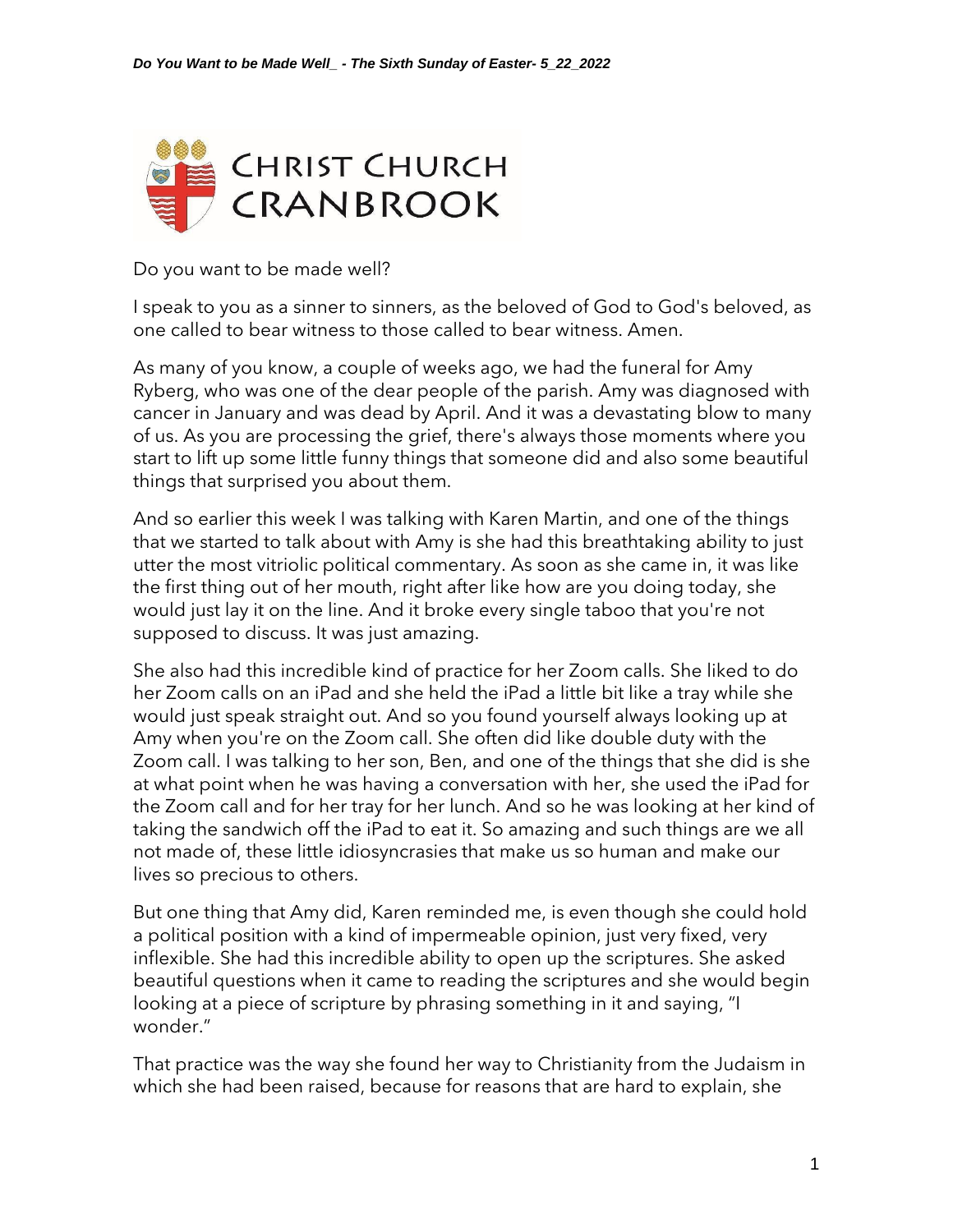bought then a child's Bible that included the New Testament and she was reading the New Testament because she was curious. She wondered. And then she began to ask questions of this Jesus who figures in the New Testament, and to ask of Jesus, a lot of "I wonder" questions.

And it was through that wonder that she was led to this community. And ultimately that she was led to becoming a Christian, to finding Christ. And that was very much part of who she was as well and who she is in God still, she's a person of wonder and she was willing to follow the wonder that she found in the scriptures to their relationship that they have, and we have with Christ. What a blessing she was.

And as I began to think about the sermon for today, and I was reading the gospel assigned for today, I had a kind of "I wonder" moment. Because in today's gospel, there is this moment in which everything is painted for us in ways that Jesus no doubt knew what was happening. He was in the pool called Bethsaida, which is Hebrew for *house of kindness*. So He knew He was in this place of compassion. He was surrounded by people who were practicing a kind of ritual of healing. The water in that pool, for reasons that we really don't know, would bubble up, it would become the Greek says "troubled." And there was this ritual of healing where if you had any kind of infirmity, you would plunge yourself into that troubled water in order to find your way to healing.

And of course, as far away as that might seem to us today, all of us know a little bit like what that feels like for us when we go into trouble or sit in the fire in order to find healing. So Jesus knew what was going on. He even seemed to know maybe by observational report that this person, this man, had been waiting for more than 30 years – for close to 40 years to somehow be healed. And yet, Jesus says to him, do you want to be made well? I wonder why Jesus asked that question.

And over the past week I was delving even deeper into that scripture and I realized that the man's answer is kind of bad. When Jesus says, do you want to be made well, He gives this kind of excuse. He kind of just immediately paints himself as a victim. Lord, I've been trying to get to that pool for 38 years, but all these people rush in front of me and I'm just left lying, and that's just the way it is. And yet Jesus works with that answer and says to him, get up, which the Greek is better translated, He says *agere*, wake up. Wake up, take your mat and walk.

And so again, I wonder why Jesus asked the question if He knew the man was not going to give a good answer. If He knew that this was just so beyond his ken, that there would be something bigger in store than just entering troubled water and somehow meeting his Lord. Why did Jesus ask that question when He was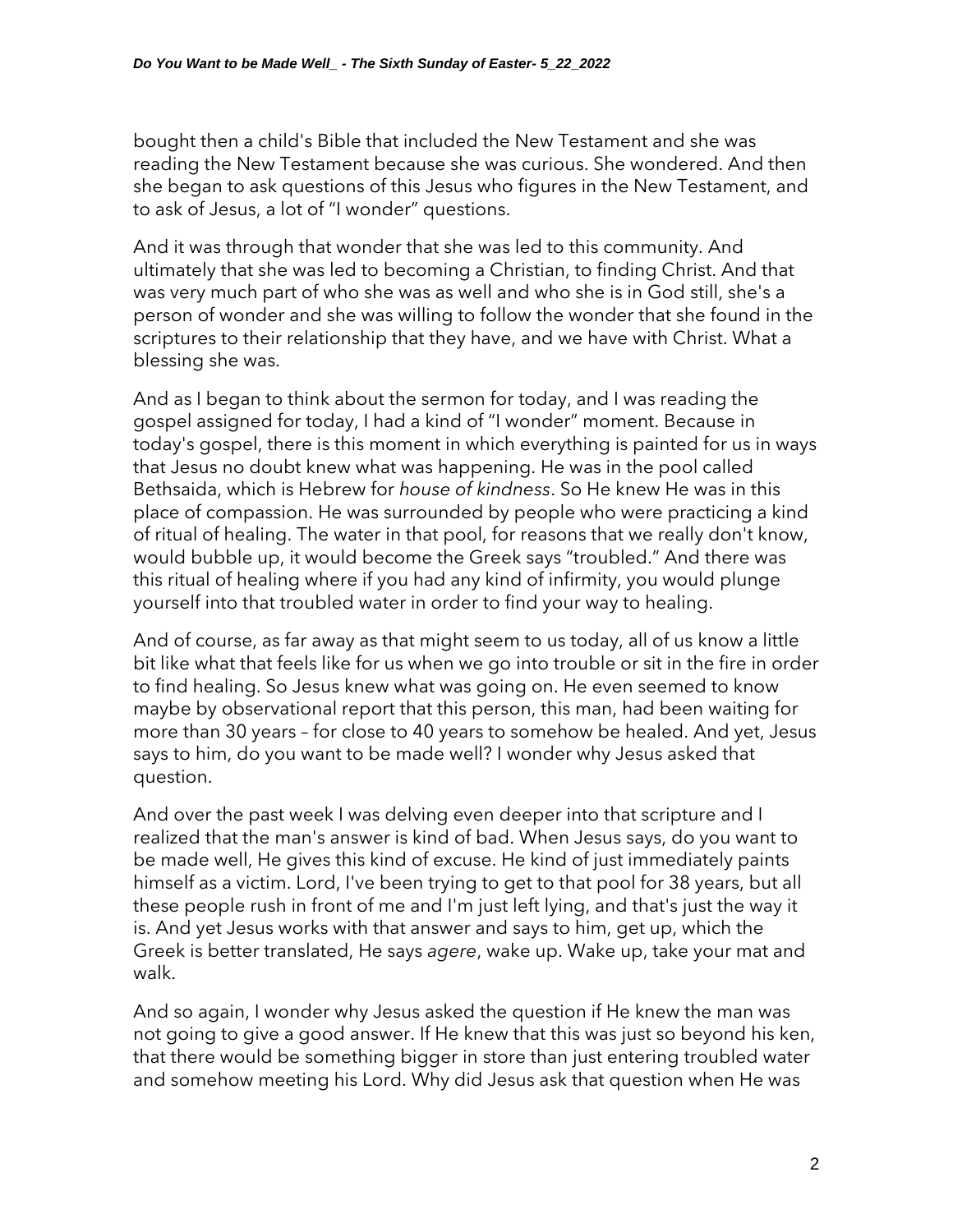about to say wake up? It would've been much more dramatic to say that. Just put the question aside. Why did Jesus ask that question?

Now, I think I have a part of an answer, which is that when we look at that verse a little more closely and, again, drill a little deeper into the Greek there. we realize that the question that Jesus is asking is much more profound than merely do you want to be cured? Jesus asks, when He says, do you want to be made well, the Greek that He uses for wellness is *hygies*, which is a word that is used to capture not just cure but wholeness, purity, peace, right relationship, restoration, even resurrection. So when Jesus says, do you want to be made well, He doesn't mean just cure, He means something larger at stake in this recovery because all of those things are included in *hygies*.

And when Jesus says, do you want to be made well, the word He uses for made is *genesthai*, which is the same word that is translated to us in multiple ways that are cosmic as well as curative, because when we translate *genesthai* in the scriptures, sometimes it means some kind of moment in history. And so one of the translations into English of this question is, "And it came to pass," which is a kind of way of saying that events conspired in such a way that the ultimate purpose of things emerged. And so we read in the scriptures "And it came to pass that there was a census to be taken in that region." So we read, when we read about Christ's birth, the events conspired, the history unfolded, something emerged that revealed the purpose of everything that drove the holy family to Bethlehem, where it was predicted that Jesus would be born.

Or again, you see *genesthai* when you read the first chapter of John and you read of Jesus, that it was through Him that all things were made and by Him that all things were made, and everything that was made was made through Him, again, that is *genesthai*. And that's meant to convey I think a kind of transformation is at work, a kind of powerful cosmological work is at hand.

So when Jesus says to the man, do you want to be made well, the kind of healing He speaking about is not merely a cure but it's a kind of larger work of healing, such as we read today in revelation where there's a kind of restoration of the city of Jerusalem and everybody is going to Jerusalem, and Jerusalem will no longer be a besieged and dying city crushed by empire, but it will be a place of healing for the nations. And it will be a place where water runs through it. And people are nourished by a fruit that bears fruit in every single month of the year. There'll never be a time in which you won't need and won't be able to have fruit. Fruit will be there, it will be a place of plenty and healing.

And when Jesus says, do you want to become, He's calling attention not just to that momentary encounter, but to the shape of his whole life, because it's through Jesus that all healing comes, because it's through Jesus that all creation came, and it's through Jesus that we are ultimately transformed. So Jesus, when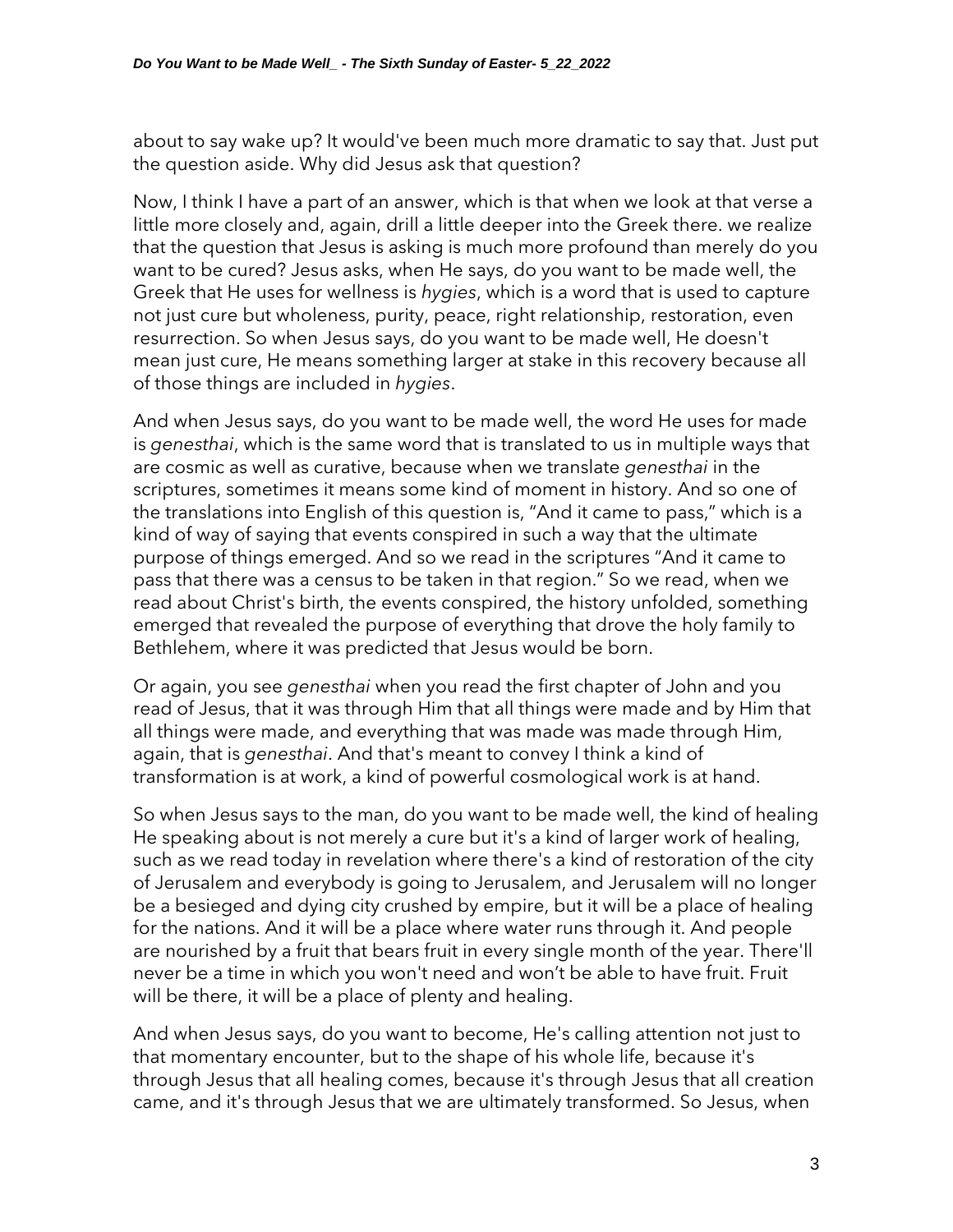He invites that man and asks him, do you want to be made well, is inviting him into a larger process of healing, such that we have never been able to fully comprehend.

Now, all of this is important for us to keep in mind, because from the beginning, Christianity has been known as a religion of healing. In fact, in one recent history of healing that I read this past week it was said that part of the reason why people were attracted to Christianity is there was a kind of promise of healing connected to Jesus. And that enabled them to actually get their arms around all the suffering that they were experiencing at that time.

So to a people who were experiencing suffering in terms of the collapsing Roman Empire, to people who were experiencing vandals at the gate, losing their property, the roads collapsing, all the things that were causing anxiety in that time period. When they heard that there was healing possible through Jesus, they flocked to the church and the church did their best to meet their needs. And so the tradition of hospitals in the West came because Christians opened up houses for those who were ill, and monasteries became places where you could find medical treatment and find your healing. And Christianity became known as a community of healing, of people who were healed by being together in Christ.

And at the same time from the beginning, not only was healing central, but it was also clear that healing was multi-dimensional. It didn't just mean a cure and it also involved pulling upon the best knowledge of every day. It didn't mean just a cure because healing and Christianity often meant the hard work of recovery that we know today through the 12-step movement, because healing didn't always happen in the snap of a finger, but actually required a kind of faithful repentance and a kind of discipline and focus on entering that wellness and being transformed by Christ who came to you.

And it was evidence-based even in the most magical seeming things. Today I brought before you, and it's on your bulletin today and we'll put it up here for you to see, an amulet from the fifth and sixth century. And this one's always captured my mind for years, because it is a kind of something that was used to help healing and on it, there is an incision of Jesus and the woman from the gospels of Mark and Luke who touched His robe and had the blood that was flowing from her healed in that moment.

And in that amulet, you also see a little bit of a brief description of that chapter from Mark and Luke, a kind of excision of it. And this was no doubt given to somebody who is struggling with a flow of blood, to a woman. And yet it wasn't merely a magical thing because the artist who created this was careful to carve it out of hematite. And hematite was known in that time period as being a kind of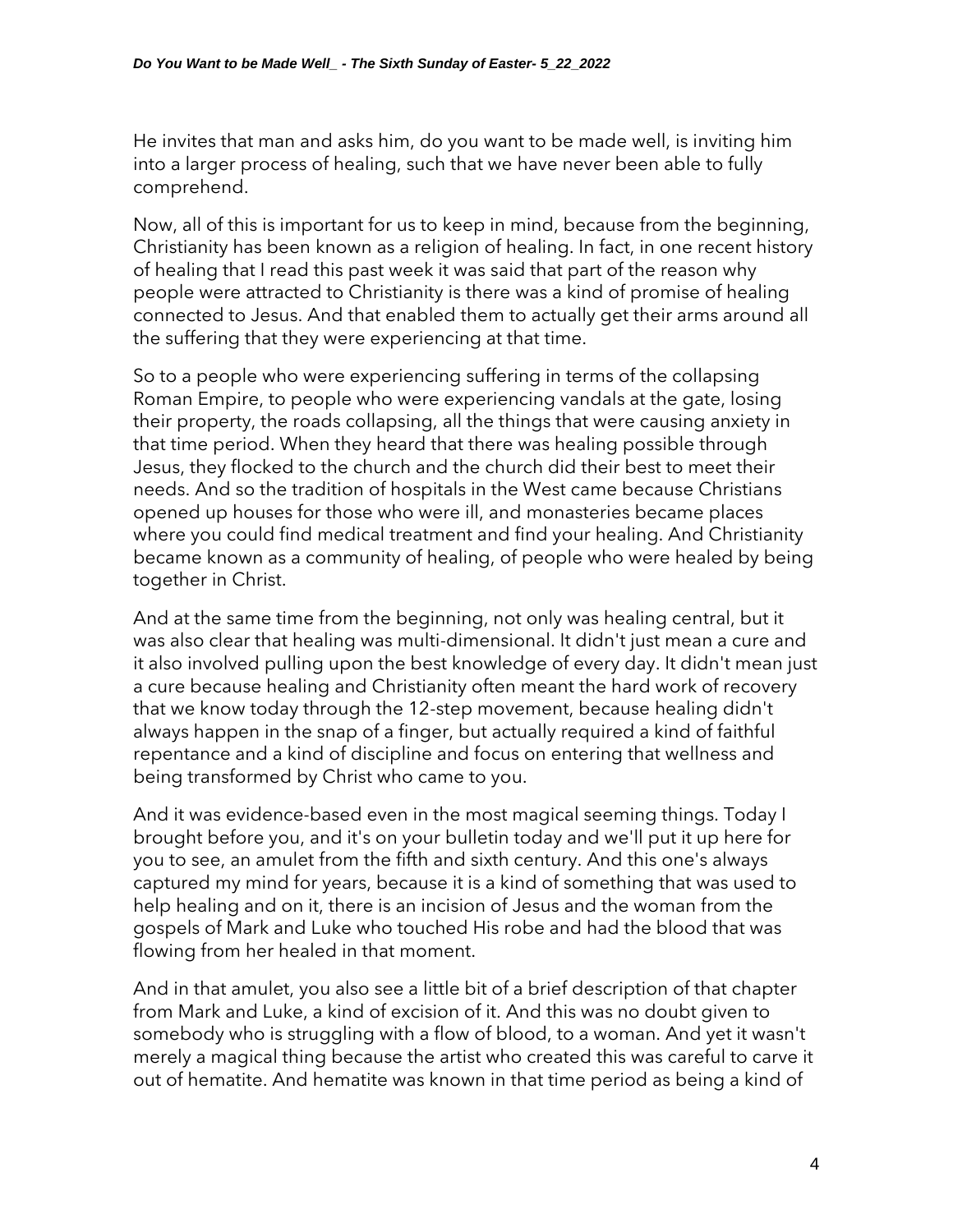stone that would actually help women who were experiencing a flow of blood. It was meant to provide relief.

So from the beginning, Christianity not only has had this healing ministry, but has always had a kind of relationship with the best evidence-based practices they knew. And even if we have moved beyond hematite, we still have that same obligation to hold on to every kind of evidence-based healing we know. Because healing is multipurpose. Healing is holistic. It is not just a cure. Do you want to be made well?

Easter is a time for healing. It's a time in which we lift up and hold onto the power of Christ and His love, which is stronger than death, and His life, which is everlasting, and His power to heal us and to be with us through His holy spirit. What does that healing look like for you? Today, I want to just name a couple of things to reinforce what I'm trying to say. And the first is that of course healing is more than a cure, but that doesn't mean we shouldn't pray for a cure. When we pray for a cure, when we pray that someone is delivered from a disease or an injury or anything, we have to keep in mind that that is always an opportunity for us to be humbled and to be faithful.

One of the things that the church discovered is that healing doesn't happen like a transferable skill. Healing is something that is mysterious when it comes to a cure. And everybody who was cured in the scriptures ultimately died. And so at the end, the healing was meant to be not an end in itself, but something greater, for some purpose, often unknown to us. And I know many of you have confronted difficult things in your lives, and I know that many of you have struggled with disease. And I know that many of you have been affected by things which you have prayed fervently for healing. And so I know that this is a difficult task because at the end of the day, we don't always know, and we have no control over what God will do when it comes to a cure.

Sometimes there is something which evades our understanding. And sometimes there are moments in which nature runs its course. And one of the things that I want you to do is to continue that ministry of praying for those who are sick, because the change that happens is not just in the physical nature of what's going on, but often in the healing that happens in the midst of it, and the community we become through it. And the way that Christ is working in all things to bring about His redemption.

In 2020, shortly after the pandemic struck, one of the members of this parish was infected with COVID 19, and he also was suffering from a recurrence of his cancer. And so I prayed for healing for him every single day. And I called him every single day and I talked to his spouse every single day for three months. And he recovered almost miraculously before the advent of the vaccine, before anything that we knew about the disease was known, and it was, to me, almost a